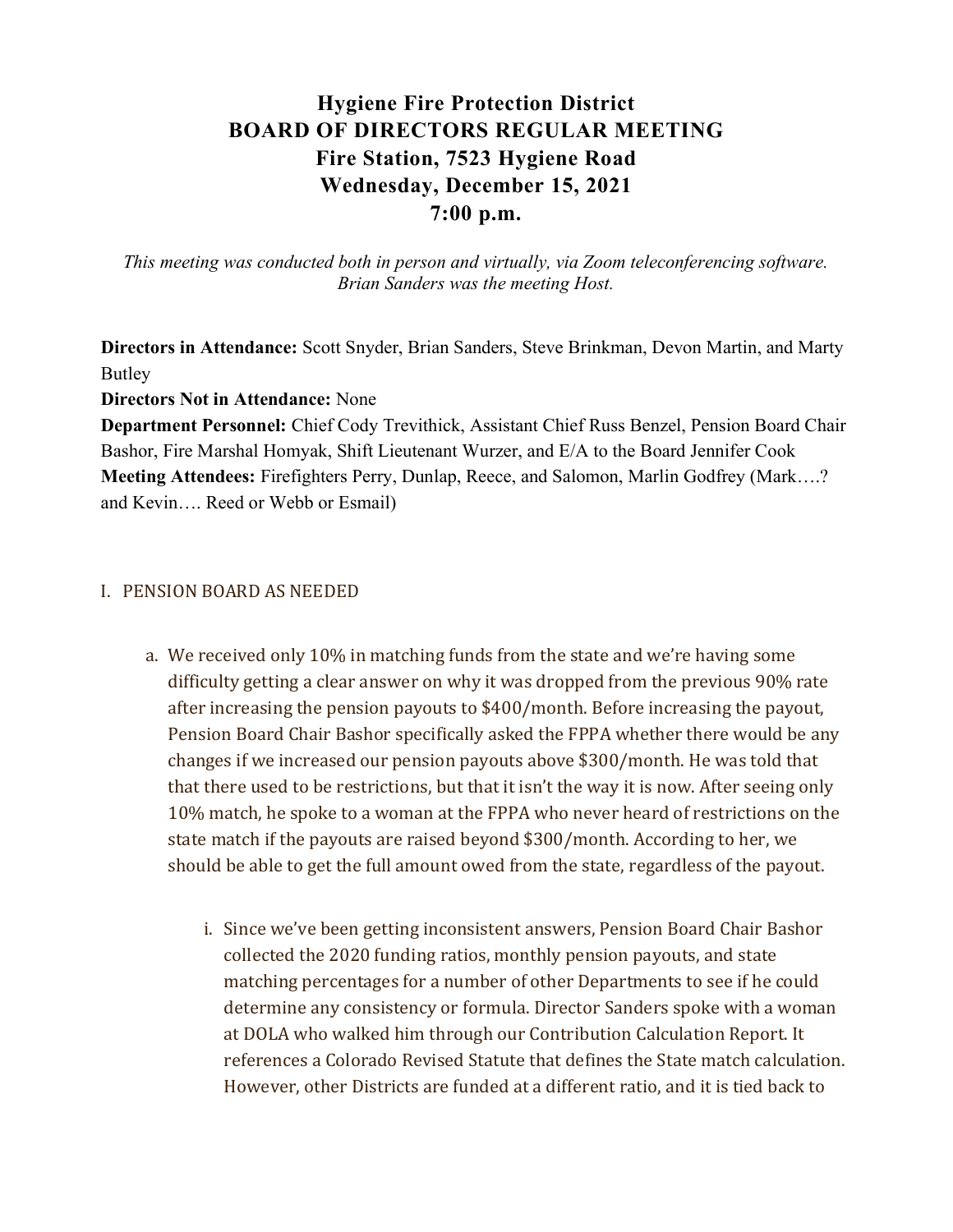how much was being contributed between 1998 and 2001, using the highest contribution level during those 3-4 years.

- ii. Director Butley proposed that we write to our state senators and representatives about the unjustness of this law, and how it impacts those who are affected by it. He also suggested that we encourage other Departments to take similar action, so that it is clear that this is a problem that affects virtually all Departments making pension payments.
	- 1. Director Snyder pointed out that a fair amount of our recently approved mill levy increase will need to be rerouted to the pension fund if the state is no longer going to match at the same level, and we should include that information in our communications with the legislature.
- iii. Director Sanders offered to contact our attorney to look into the situation and see what our options are for reinstating the 90% match from the state.
- iv. Director Sanders made a point to explain why the Actual 2020 pension contribution is the same as the Projected 2021 contribution on the Pension Budget. He mistakenly calculated .5 mills of the current property tax assessment, rather than the previous year, so the 2020 contribution ended up being overfunded by \$200-\$300. Since the calculation is based on the same number, the payments are the same.
- v. Pension Board Chair Bashor asked what we plan to do if we continue to get only 10% in state matching funds. Pay more into it by raising the mill levy contribution amount. Let it dry up? We paid out  $\sim$ \$94k in benefits last year. Employer contributions  $\sim$ \$40k, and state paid  $\sim$ \$33k. On the total investment, we get ~\$19k in interest, dividends, and other income each year, although that will drop if we are not funding at the same level. We are planning to commission an actuarial study in early 2022, to look at the impacts of changing the payouts. Once the study is complete, the Pension Board will request the amount of funding that the Regular Board will need to decide on including in the 2023 budget.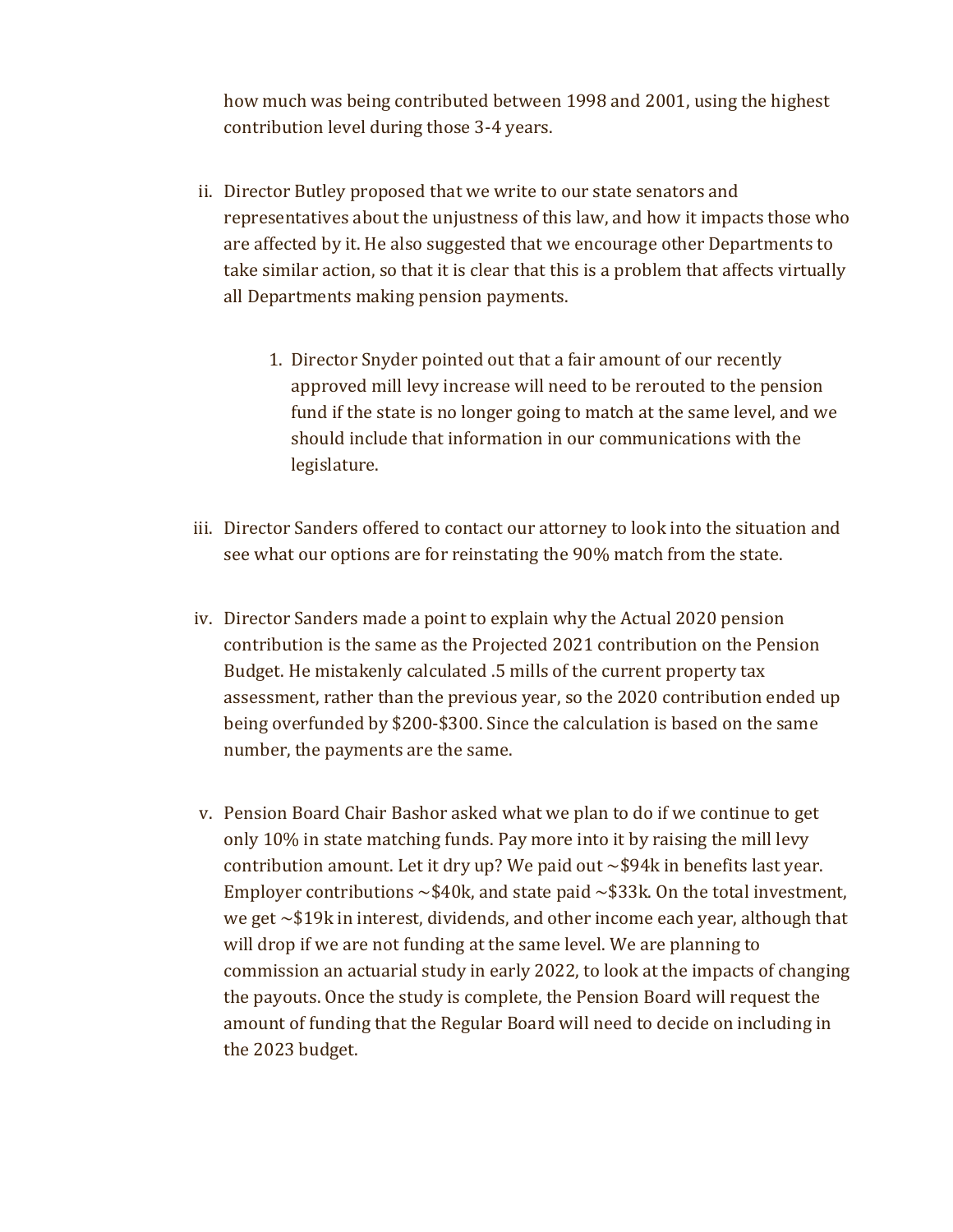- 1. Director Brinkman proposed holding off on making any decisions. As of now, our investments are covering any possible loss in state matching funds. Our pension account is also overfunded and have fewer members joining as volunteers. Until we get more information and learn about our options, we don't know what is going to happen with the state match. So, unless we approach the point of being evenly funded – vs. overfunded – we are in good shape. Per Pension Board Chair Bashor, we will decide how we should proceed when we get the results of the actuarial study.
- b. Another former member of the Department passed away last month. Pension Board Chair Bashor expressed disappointment that only a handful of firefighters showed up to the funeral. These people were integral to the Department for a long time and they deserve a greater show of respect and appreciation for their contribution.
	- i. A memorial stone out front was established a few years ago to recognize Firefighters who passed away. It has not been acted on, but any member who put in at least 20 years should have their names added to the stone. There was discussion about whether the names should be attached to the stone with engraved plaques, or if they should be carved directly onto the stone itself.
		- 1. Director Butley suggested holding a ceremony whenever a name is added, at which Department members and their families can attend to pay their respect. It was proposed that the remembrance ceremony take place on Firefighter Memorial Day, which is observed each year in October.
		- 2. Pension Board Chair Bashor will work on putting together a list with the names of those who have served for at least 20 years. We will decide whether to use plaques or stone carving once we know how many names will be added. The Association will cover the cost.

II. CALL REGULAR MEETING TO ORDER – Regular meeting called to order at 7:43PM

III. AUDIENCE COMMENTS FOR ITEMS NOT ON THE AGENDA - NONE

IV. APPROVE MINUTES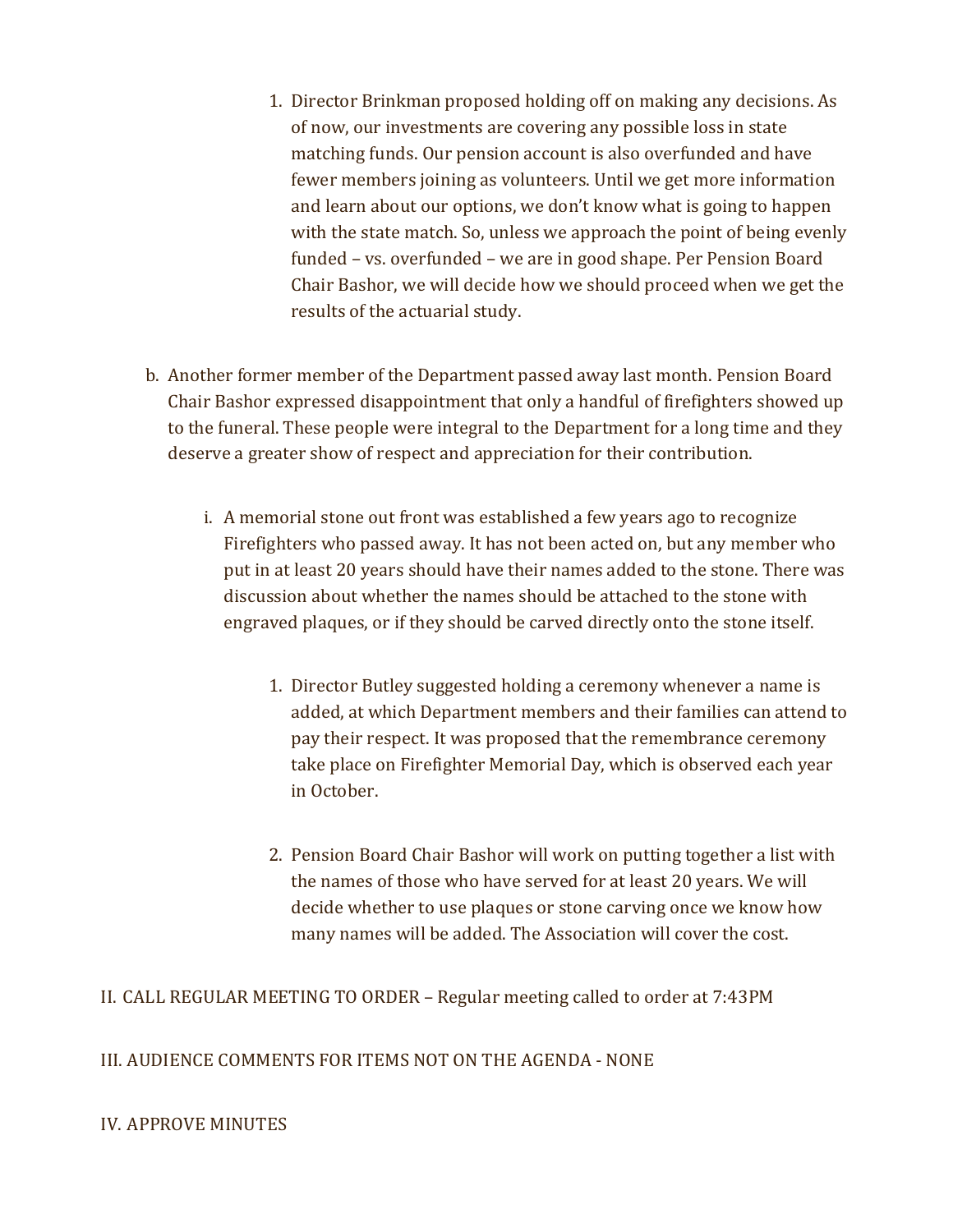- a. Regular Meeting, November 11, 2021 There are a number of small gaps in the November meeting minutes due to weather-related connectivity issues. Jen was not able to attend this meeting to discuss the missing information, so the vote was postponed until the January meeting.
- b. Special Meeting, November  $27<sup>th</sup>$ , 2021 The minutes were not ready so the vote was postponed until the January meeting.

# V. REPORTS

- a. Treasurer's Report
	- i. The 2022 Budget Message that will be submitted to the state was reviewed and the main points were discussed. All budget documents filed with DOLA are posted to their website for public review and access.
	- ii. The budget-to-actual report was reviewed. Rental income will be over budget through the end of the year because of the new rental agreement with the Post Office. Admin/Overhead is slightly over budget but few other expenses likely before the end of the year. Both the Building account and Community Outreach account are far below budget. Community Outreach was largely unspent due to COVID restrictions, and the only real investment into the building was the new water heater. Insurance expenses will come in ~25% below budget because of reimbursement payments from recent claims, which reduces the outlay for the year. IT/Communication – Software is over budget, but mainly due to a misallocation of expenses. Historically is has been captured under Utilities, and that account is far under budget. We've only spent 10% of the amount budgeted for Medical Equipment, but this account often tends to run below budget. We will reevaluate how much to allocate in the 2022 budget. The Shift Program expenses to date are below budget. This account comprises the largest percentage of the total budget, so an underrun here is the main reason why we are under budget overall. The Supply account continues to run overbudget due to fuel costs and higher than planned usage. Training (Fire/Rescue) is overbudget, but also means that the members are doing more than training than expected.
		- 1. Through November, our monthly expenses per month are averaging  $\sim$ \$55k in 2021.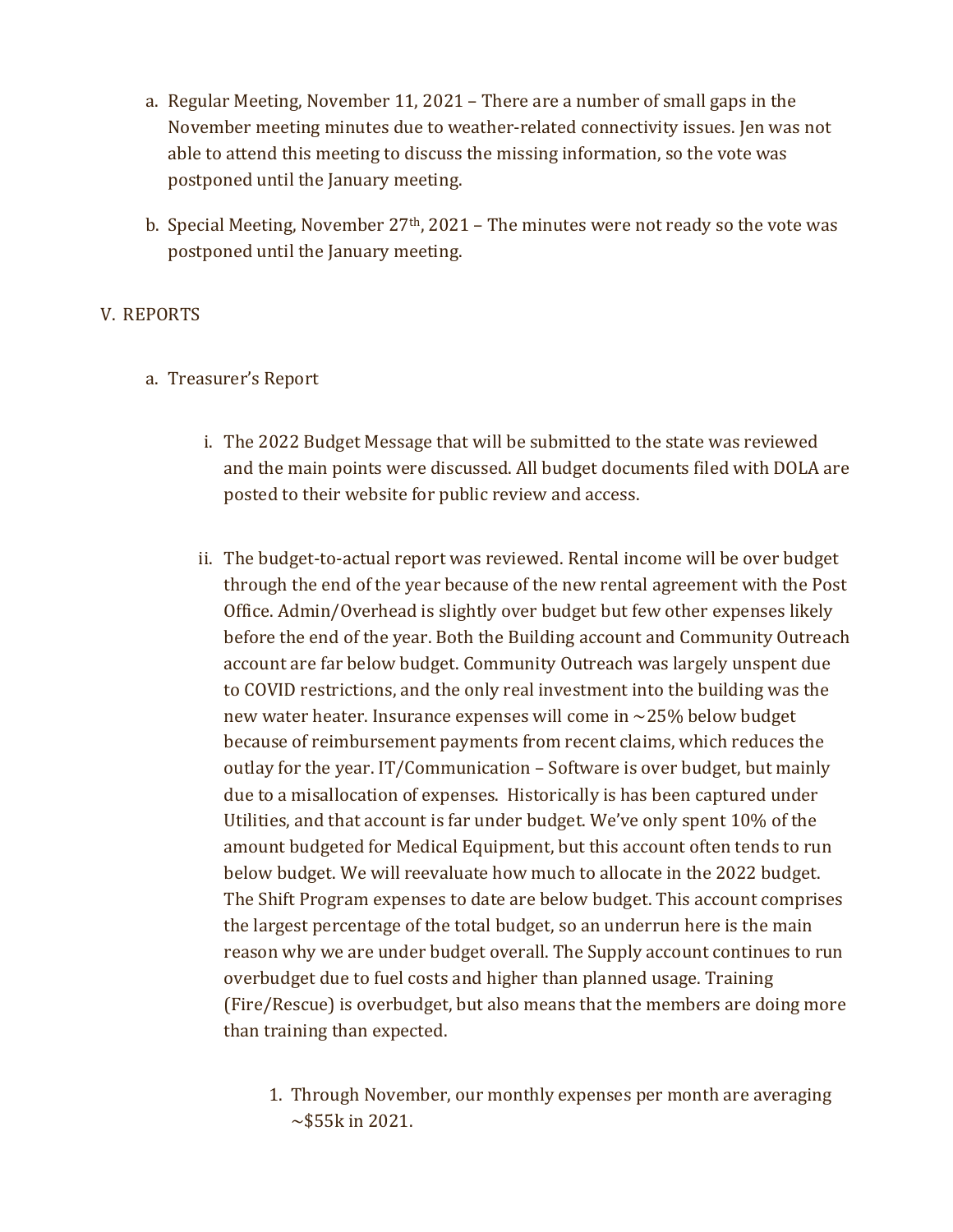- 2. We will do an audit next year, and every year moving forward because we will almost certainly stay above the \$750k threshold in income.
	- Director Sanders talked with some of the neighboring Districts and learned that our accounting and auditing expenses are far below what most of them spend. Since we will need to have an audit every year, he is trying to find some best practices from some of the other volunteer FDs in our area to keep our audit expenses down.
- 3. The audit isn't due until July, but Director Sanders would like to get the bulk of our financials to the accountants by the end of February/beginning of March.
- iii. Wildland income from last year, less this year's current expense outlay, leaves us with a net positive of  $\sim$ \$73k, and we are still waiting on a couple of apparatus payment/reimbursement checks. There is one Firefighter that still needs to be reimbursed, but all other expenses have been paid.
- iv. Now that the budget process is more or less complete, Director Sanders would like to work with the other Board Members on updating the financial forecast for the next 10 years, using current knowledge and the new mill levy information.
	- 1. Because of the long lead times on vehicles right now, Director Butley asked for clarification on whether we still planned to put a down payment on a truck early in 2022. We will have to wait to move forward on that idea until we know whether or not we will be getting grant funding for SCBAs and new radios. If our application is not approved, we will need to pay the entire costs from our savings, and postpone other large capital purchases.
		- Chief Trevithick pointed out that the Truck Committee is still looking into vehicle options, so we will be able to act quickly whenever we know that we will be moving forward with the purchase.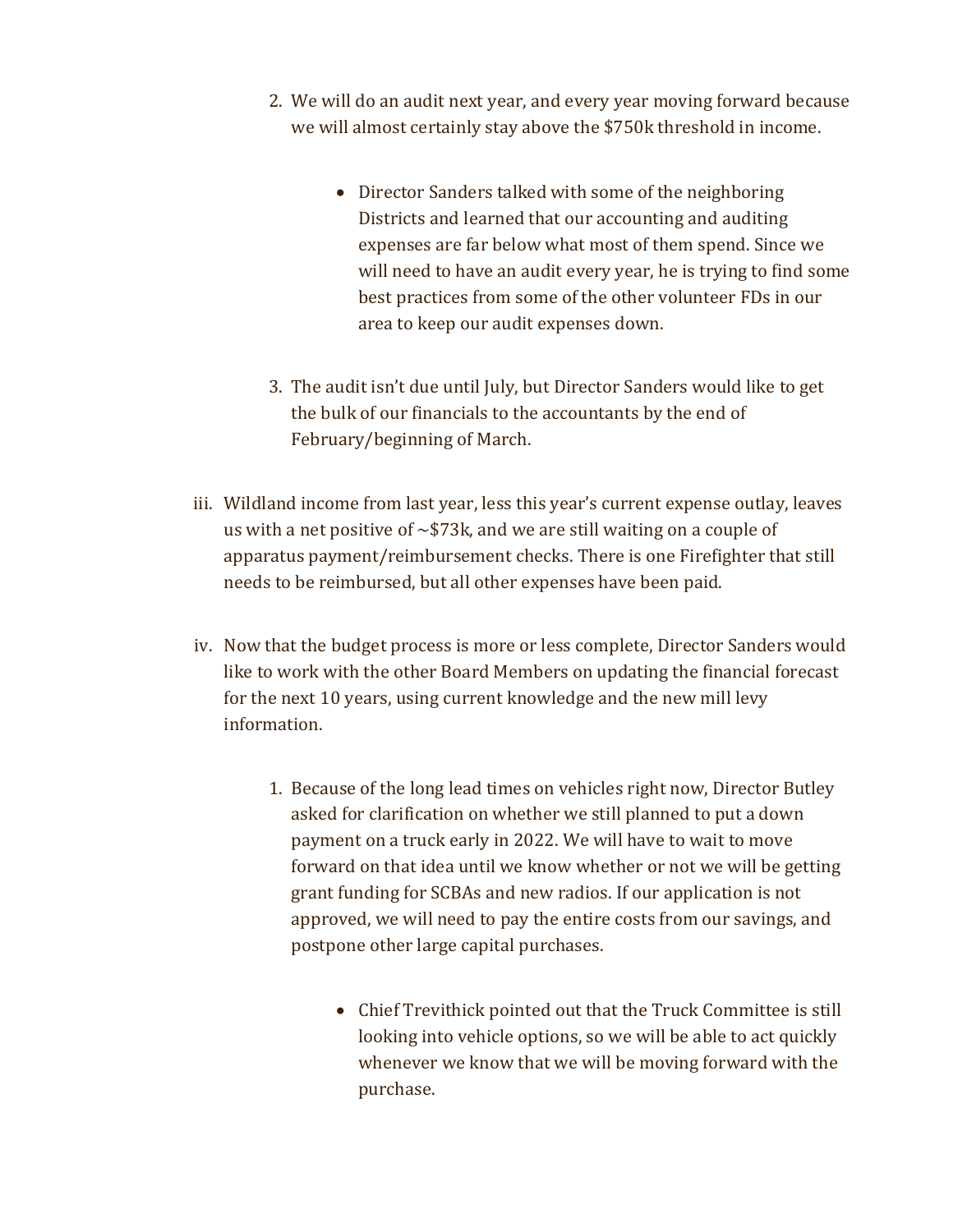- v. Chief Trevithick worked with Ron Tribbett to fill out an insurance application for coverage on the Post Office. The underwriters are reviewing it now and we are hoping to hear back about coverage and quotes in the next week or so.
	- 1. Our insurance coverage is only for the PO building, the tenants are responsible for insuring the contents of the property.
		- We need to confirm that this is stipulated in our lease, and verify that the tenants have their own insurance coverage.
		- Chief Trevithick sent a copy of our lease to the underwriter to substantiate this and he had a few recommendations for us. Chief Trevithick will invite him the next meeting so he can review them with the Board.

# b. Secretary's report

- i. Vote on Officers for the Regular Board and Pension Board, to take effect on January 1, 2022.
	- 1. At their last meeting, the Association elected the two members who will represent them on the Pension Board. The Regular Board will choose the members who will represent them at the next pension board meeting.
	- 2. The Board will vote on Officer positions at the January meeting.
- c. Friends of Hygiene The next meeting is scheduled for early next year and Director Brinkman will make a report at the next Regular Board meeting.
- d. Hygiene/Lyons Report The last meeting was at Station 2 in Lyons and it went really well overall. The Lyons reps toned down their merger rhetoric a bit and they focused more on ways that the two Departments could enhance each other's efficiencies by sharing resources. They seem to be making an effort to match their pace to ours and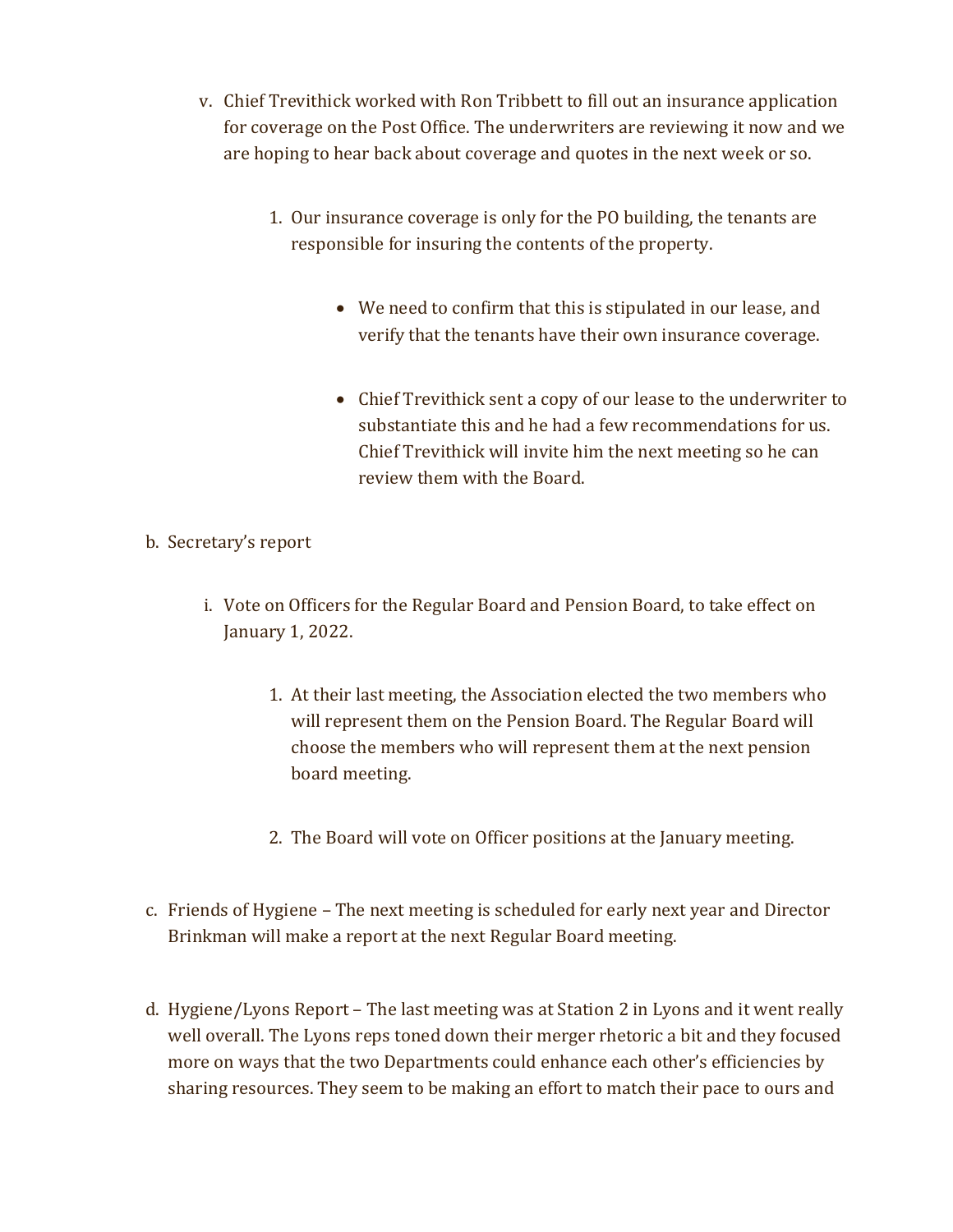realigning towards shared goals and objectives: training co-collaboration, wildland advantages, etc.

- i. Chief Trevithick and Chief Zick put together a SWOT (Strengths, Weaknesses, Opportunities and Threats) analysis to figure out ways we can share vehicles effectively, which gives a clearer picture of how the Hygiene/Lyons team can use our respective funds more successfully.
	- 1. By sharing apparatus, each Department can free up some bay space, but not have to worry about what to do if any one vehicle is out of service. If an engine is deployed and our other engine goes down, we can share reserve engines, reserve tenders, etc.
		- Chief Trevithick will speak to Ron Tribbitt to make sure that members of both Departments are covered if there is an insurance claim, and Chief Zick will do the same with Lyons' insurance.
	- 2. If either Department is short of responders, the other can provide some, then the recipient Department will issue a check to cover the amount that would usually be paid. This would also help alleviate shortages with shift availability; if one Department is fully covered, a member could pull shifts at the other.
	- 3. The two Departments could share training costs. If a paid instructor is brought in, the instructor could train both Departments together and the costs could be split and the savings applied elsewhere.

# e. Chief's Report

i. Run Data – Chief Trevithick will check with Firefighter Caviness and see if he put together data for last month. If so, he will have him email the report when complete. Chief Trevithick noted that there were no red flags on any of the calls.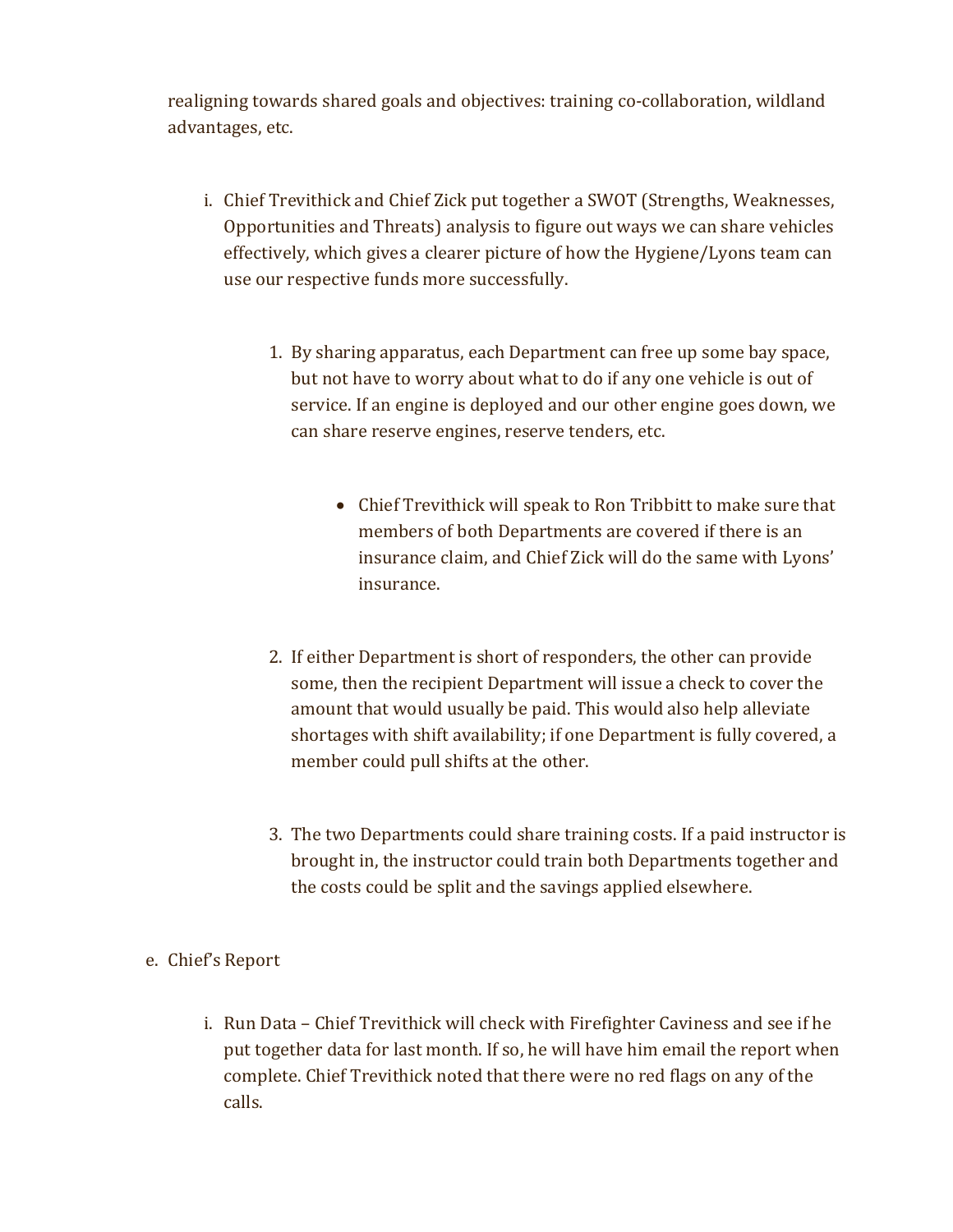- 1. Director Sanders asked if there was any way to make putting the report together easier or less burdensome for the person doing it. He suggested something along the lines of an amalgamated summary of info that could be completed more efficiently.
- 2. Chief Trevithick said that he would figure something out. He also reminded the Board Members that they are able to access the same information resource (Iamresponding), and see all the data used to produce the report. He noted that statistics tends to be pretty consistent from month to month, so it doesn't offer much additional detail, and he always reports any significant concerns – and successes – to the Board.
	- Fire Marshal Homyak offered to show the Board Members how to run a call report so they can see how it's done.
	- Director Sanders said that he is mainly concerned with data about AMR and Department response times. He asked Chief Trevithick to delegate that task, and for whoever does it to spend minimal time putting a single page report together.
- ii. Shift Coverage Assistant Chief Benzel reported that there was very good coverage in November overall. There were only two 24-hour (cumulative) periods that did not have a Shift Lieutenant, and that was due mainly to illness.
- iii. Grant Update We should know whether our grant applications were approved sometime in February or March.
- iv. Other Issues & Opportunities
	- 1. Meeting with Boulder County Boulder County taking bids for ambulance service, which will start after the current contract with AMR expires. Chief Trevithick met with representatives from the county to discuss the problems they've experienced with county transport service including: Response times, 4-wheel drive capabilities, familiarity with the districts, allowing Department firefighters to drive the ambulance so that the paramedics can stay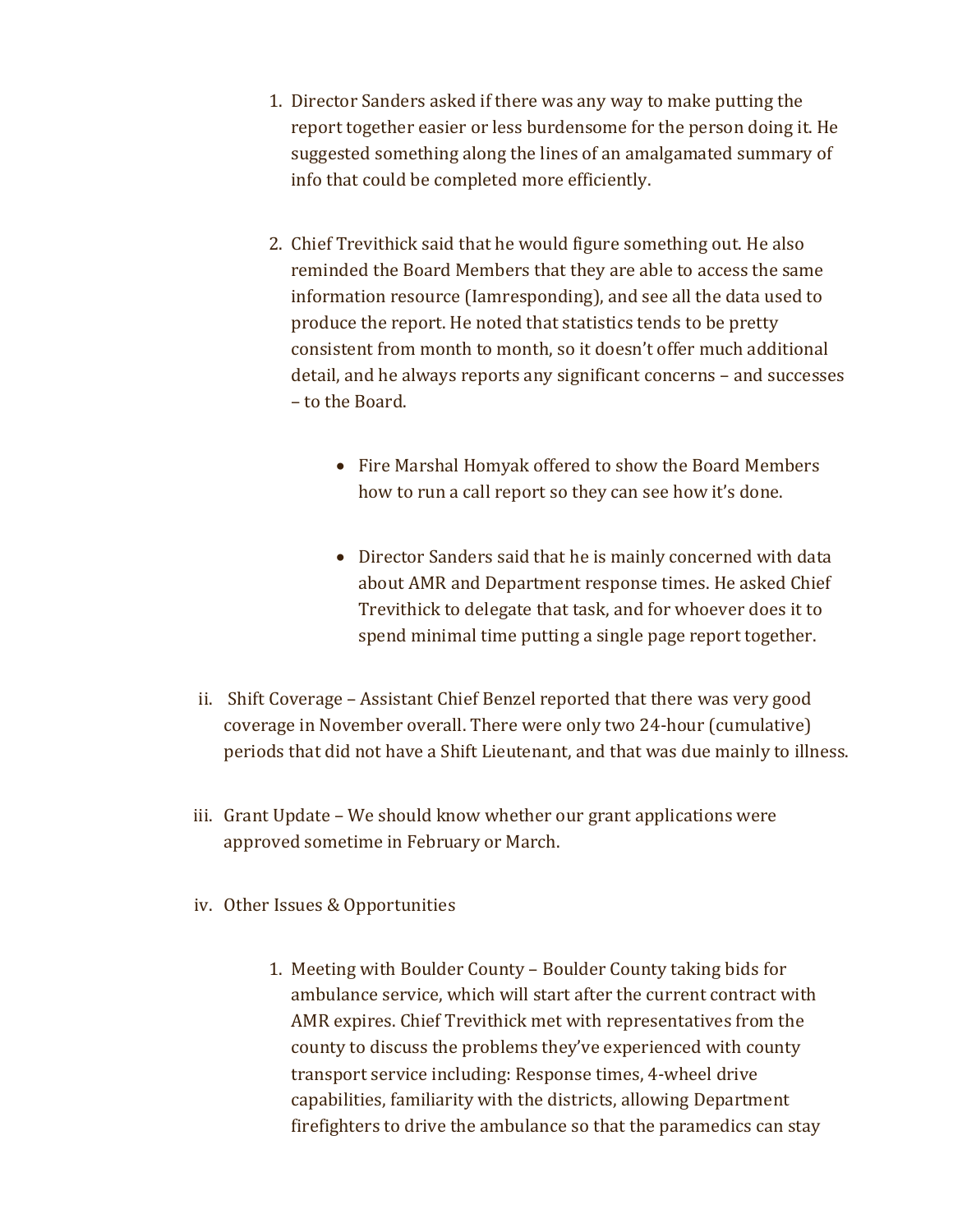with the patient. As they've done at previous meetings, BoCo reps wanted to know what changes each District wants to see. All the attending Officers put together a list of requests, and the county assured them the everything will be put into the contract with the next ambulance company.

- Right now, Boulder County is divided into four ambulance zones: Boulder is zone 1, Boulder outskirts zone 2, Hygiene is part of zone 3, and Nederland/mountain areas in zone 4. The ambulance station is current located southeast of Boulder but they are now discussing moving it to the northwest of Boulder. That would move Hygiene into Zone 2, which will (hopefully) reduce ambulance response times to our District.
- They are also discussing adding a second ambulance dedicated to answering calls outside of Boulder or Longmont. It would make a significant difference in response times if we don't have to compete with activity from the larger cities.
	- i. All of this is still not much more than wishful thinking; Chief Trevithick pointed out that this conversation has taken place more than once before and, so far, nothing has changed.
- 2. The brush truck is out of service because it needs to be re-wired. Chief Trevithick has someone coming to fix it in the next week and he thinks he will give us a good deal.
- 3. There are a number of dispersed tasks that would benefit the Department if we had a dedicated person to handle/manage them. Shift Lieutenant Wurzer worked with Pension Board Chair Bashor to put together a job description of the type of person we need to fill this role. This person could serve as a certified trainer and run all calls, which means an extra responder all week. This person could apply for grants and deploy as an engine boss to earn wildland income, so the job would be self-sustaining. We missed out on a lot of apparatus deployment income because we do not have a dedicated engine boss, and this person could fill that role. There's a lot of local grant money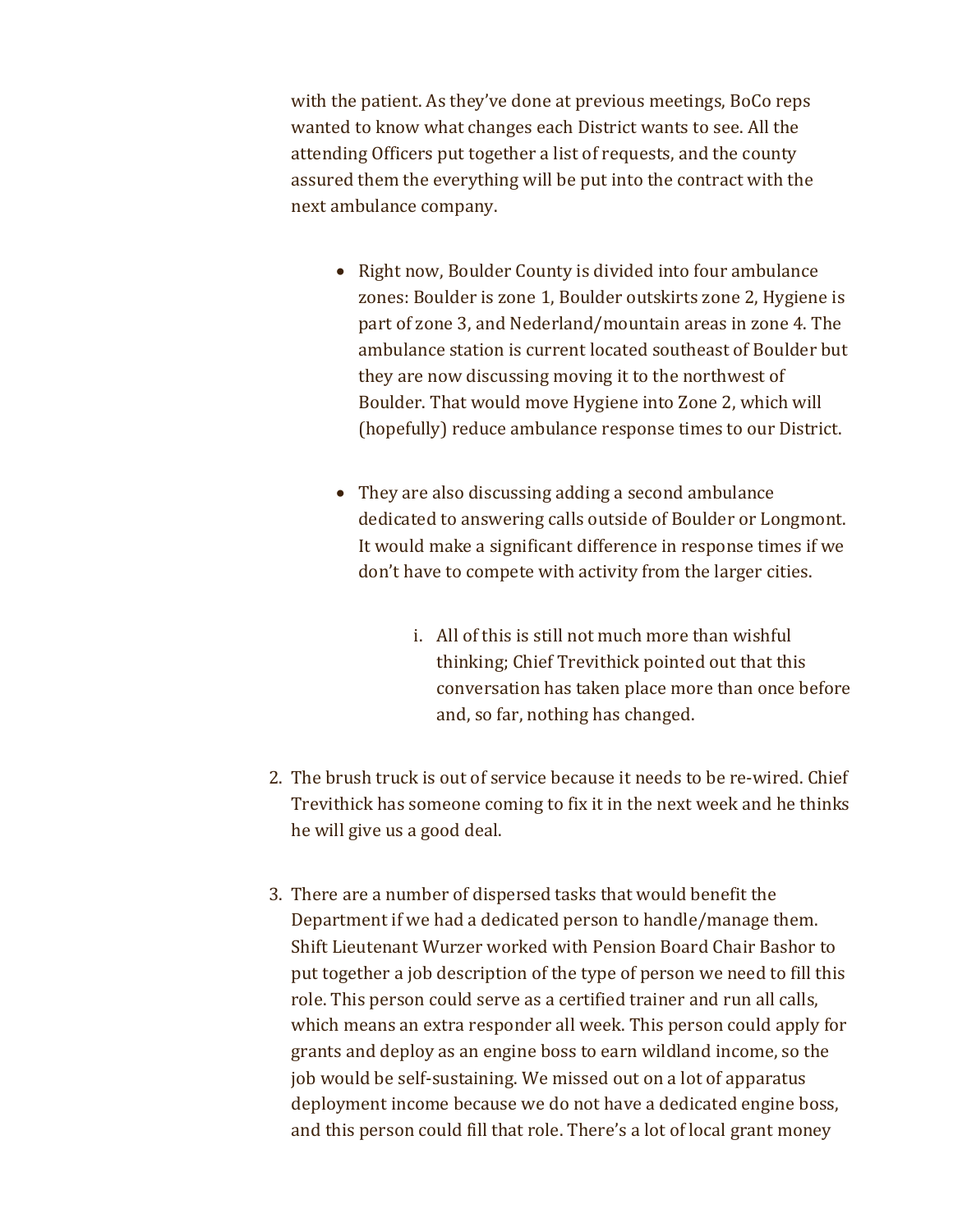that we're not pursuing. Members have been assigned to work on it before, but they left or were hired on with other Departments before any real progress could be made.

• The Board was open to the idea of adding a position like this and was interested in discussing it further after reviewing the job description. It will be added as an agenda item for the January meeting, and Shift Lieutenant Wurzer will attend to answer additional questions.

# VI.OLD BUSINESS

# a. 2022 Budget

- i. Public Hearing, 2022 Budget
	- 1. Director Sanders reviewed the final draft of the budget and comments were encouraged from the attendees. No members of the public or the department offered any comments during the meeting.
	- 2. Public comments will be accepted until Friday, December 17th at 5pm. No comments have been submitted as of today. After the comment period has closed, the Board will meet on December 19th at 12:30 to officially adopt the budget and sign all associated documents.
		- Director Sanders will post a public notice of the meeting on the website.
- ii. Adopt a resolution adopting budget & appropriations
	- 1. Resolution to Set Mill Levies is number 2021-5, and Resolution to Adopt the Budget & Appropriate Sums of Money is number 2021-6. We do not have Resolutions 1-3 for this year, and the count is due to solely to a numbering error when we put forth the ballot initiative (number 2021-4).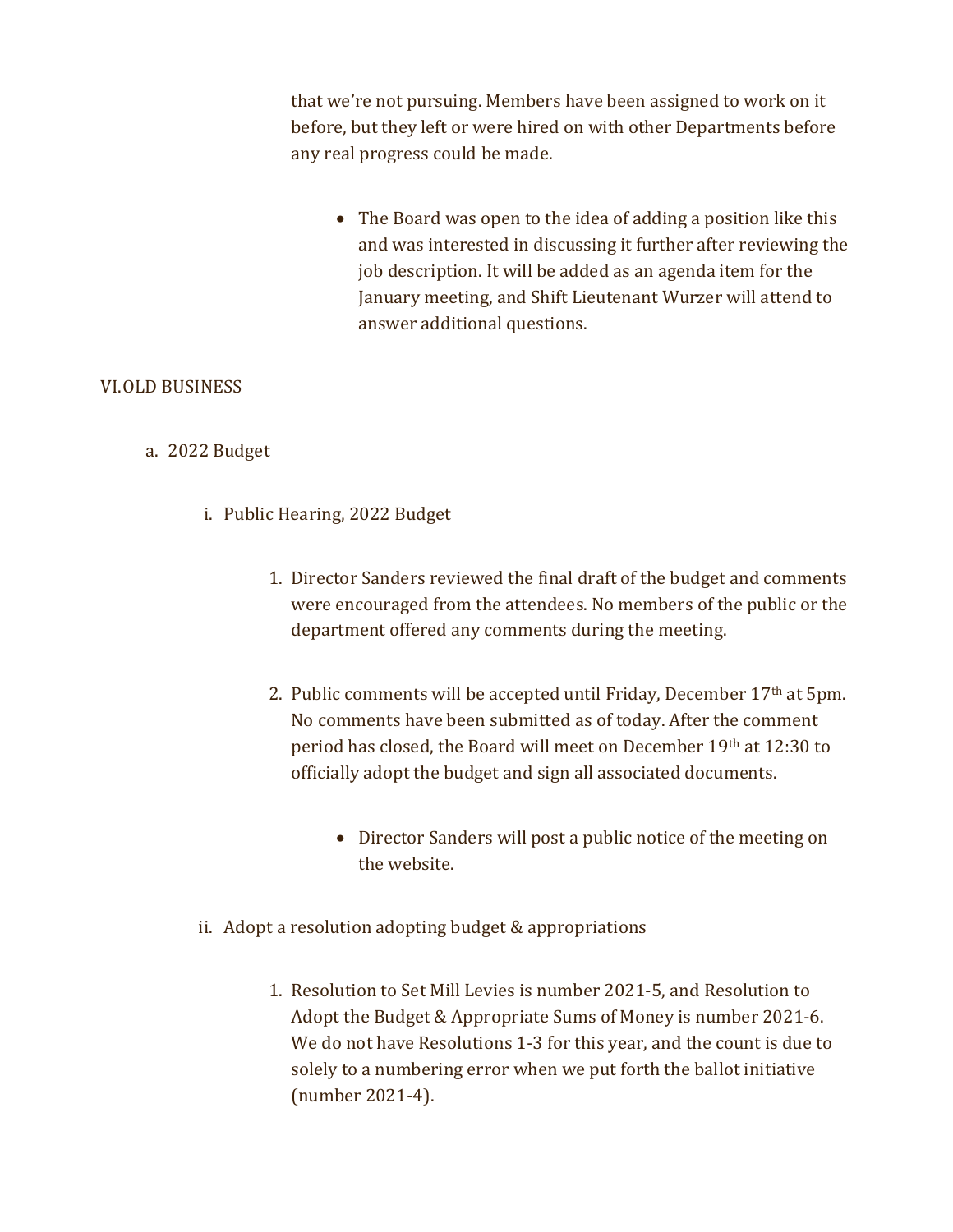- A MOTION to vote on Resolution 2021-05 (Set Mill Levies) was made by Director Butley. Director Brinkman seconded and the motion was approved by unanimous vote.
- iii. Certify Mill Levy The certification document needs only one signature and must be submitted to Boulder County by December 15th in order to guarantee that we receive 100% of our property tax revenue.
- b. Green House
	- i. Lease Chief Trevithick will bring it to Director Snyder to sign.
	- ii. The shower wall at the green house is rotting and the shower has become unusable. Members will have to shower at the Station until it can be fixed.

# VII. NEW BUSINESS

#### VIII. AGENDA NEXT MONTH

- a. Work Session December 19<sup>th</sup> at 12:30PM to approve/sign budget documents
- b. Regular Meeting No discussion
- IX. ADJOURNMENT There was a MOTION to adjourn the meeting, and the meeting concluded at 9:15 PM.

# Motion/Resolution Summary:

- MOTION to vote on Resolution 2021-05 (Set Mill Levies)
- MOTION to adjourn the meeting